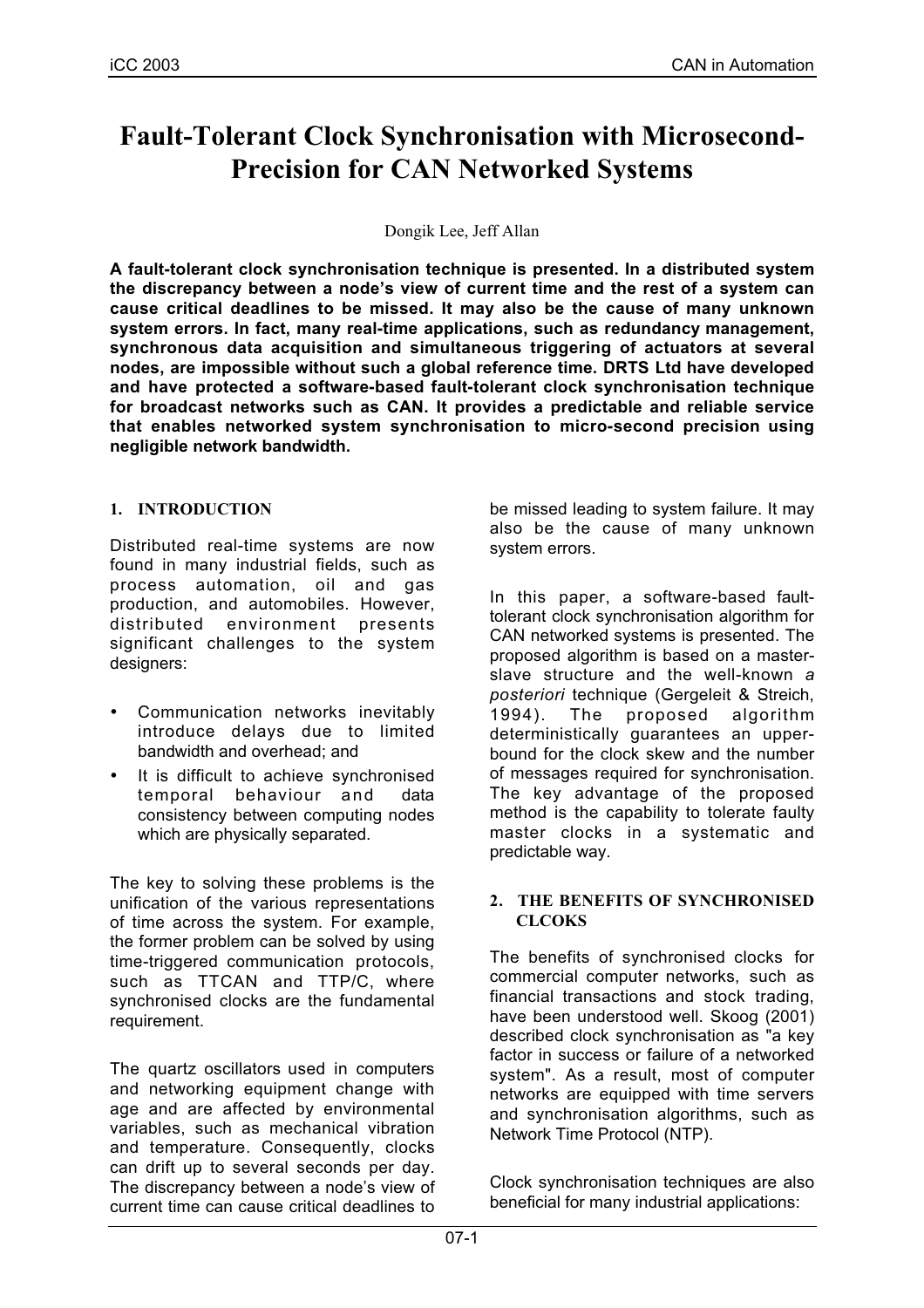## *Time-Triggered Communications*

In safety-critical applications, such as Xby-wire cars, randomly varying message latency causes significant concern. In response to this concern, time-triggered protocols based on scheduling of the communication resources are becoming a common solution for safety-critical and hard real-time systems. For the correct operation of a time-triggered network, it is essential to provide a system-wide time reference to enable a consistent identification of the time at which timeslots trigger.

## *Control Systems*

A distributed control system may suffer significant time-varying delays (i.e., jitter) between the sampling of the sensors and the reaction of the actuators. This jitter influences the system's stability as well as changes the system characteristic into a time-varying one for which theoretical results for time-invariant systems cannot be used. A main cause for the jitter is polling of the sensors by the controller (Eidson & Cole, 1998). Using synchronised clocks the control objective can be achieved at a lower sampling rate and communication bandwidth.

## *Redundancy Management*

In safety-critical applications, some degree of hardware redundancy is commonly used to meet the system requirement. Usually, the redundancy management strategy is based on a voting mechanism requiring high degree of data consistency. Without synchronised clocks, voting cannot work properly.

## *Synchronous Data Acquisition*

The existence of global time reference is the fundamental requirement for data acquisition systems (DAQs) for distributed environment. For instance, many DAQs use timestamps to induce a total ordering on the events that occur at different nodes. If the clocks in the system are not synchronised, it is possible for the event to be seen as like affected by the causes from the "future".

#### **3 . AN OVERVIEW OF CLOCK SYNCHRONISATION TECHNIQUES**

#### **3.1. Clock Synchronisation Blocks**

Clock synchronisation is a technique to generate an approximate system-wide time reference, the so called "approximate global time", using local clocks, so that at any instant any two non-faulty clocks agree on the current time within a known bound. Several researchers (Schneider, 1986; Anceaume & Puaut, 1998) stressed that any software clock synchronisation algorithms consist of the three blocks for:

- The detection of resynchronisation time—to trigger each node to start the clock synchronisation algorithm;
- Reading remote clock values—to obtain information about the remote clock values; and
- Clock correction—to establish an approximate global time reference, and to calculate the correction term.

A clock synchronisation algorithm having these three blocks can be implemented as in figure 1, where  $F_c$  is a "convergence" function" to bring clocks closer together.  $\mathit{adj}^{\,k+1}_\mathit{p}$  is the amount by which the requesting clock *p* differs from correct value at the resynchronisation round of (k+1). Different choices for these blocks result in different clock synchronisation algorithms. For the surveys on various techniques to implement these blocks, see Schneider (1986), Ramanathan et al (1990), and Anceaume & Puaut (1998).

*k*=0;

 $adj_{p}^{0}=0;$ 

#### **do forever**

detect resynchronisation event at time  $R^{k+1}$ ;

$$
adj_{p}^{k+1} = F_{c}(p, x_{1}^{k+1},..., x_{N}^{k+1}) - p;
$$

 $k=k+1$ ;

## **end**

Figure 1. Clock synchronisation blocks.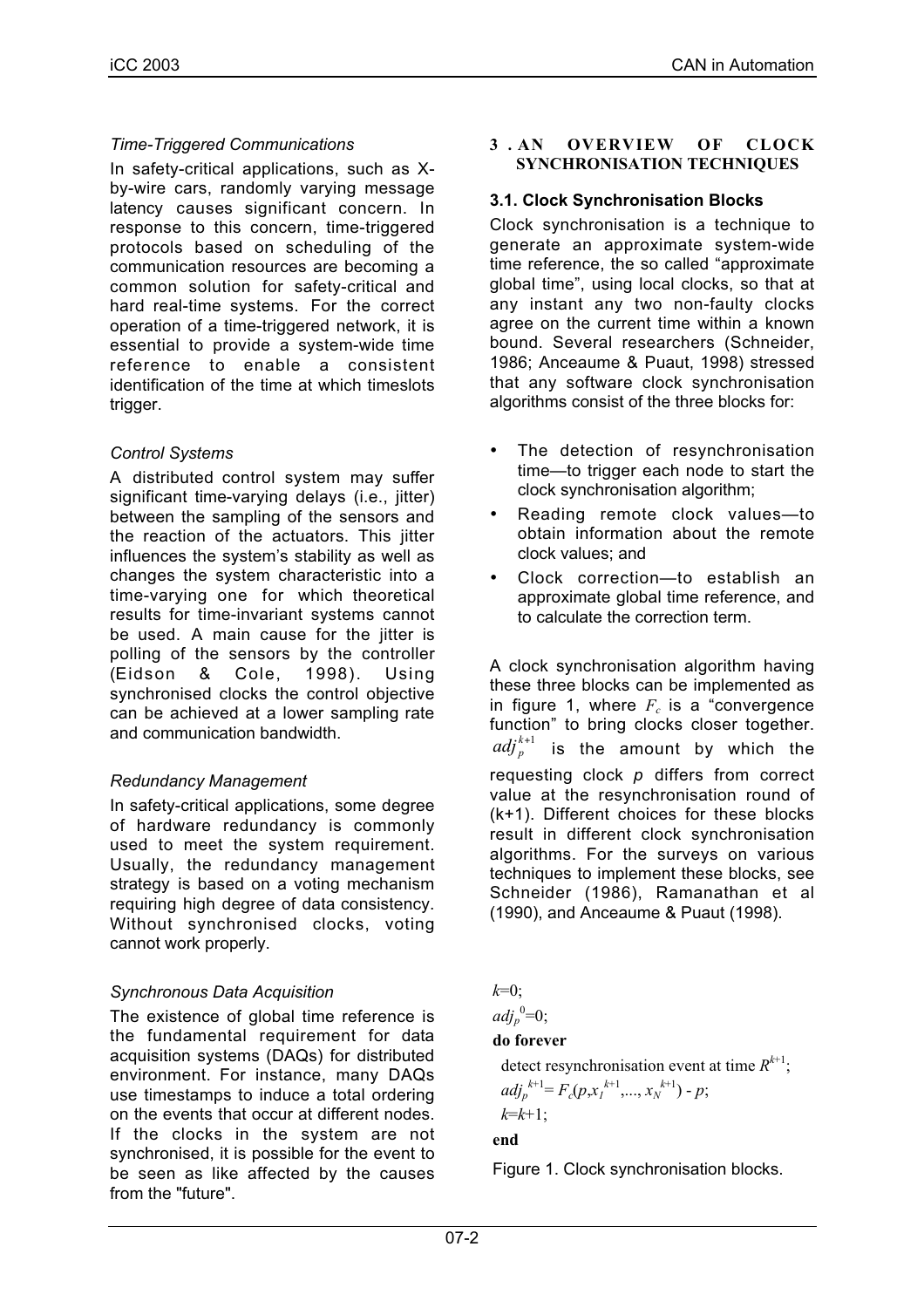## **3.2. CAN-Based Algorithms**

Different clock synchronisation algorithms can be designed according to the network used. CAN has a number of unique characteristics. In particular, a set of error handling facilities and simultaneous delivery offer the potential for achieving precise clock synchronisation. On the other hand, it has relatively low bandwidth which favours simple algorithms.



Figure 2. Clock synchronisation based on the *a posteriori* technique.

Gergeleit & Streich (1994) proposed a clock synchronisation technique based on a master-slave structure and a simplified "*a posteriori" agreement* technique (see figure 2). A clock in the system is designated as the master, which periodically broadcasts a synchronisation message that provides a reference time value. In this method, timestamps are taken right after a message is delivered, rather than before broadcasting the message. In the synchronisation round k, the master broadcasts a synchronisation message  $\,m^k\,$  which contains its timestamp taken at  $T_{\scriptscriptstyle m,2}^{\scriptscriptstyle k-1}$ **when the previous** synchronisation message *m<sup>k−1</sup>* was delivered to the slaves. Every slave in the system simultaneously receives this message at  $T_{s,2}^k$ , and takes a timestamp right after the reception. Each slave clock then calculates a correction term using the difference between the timestamps  $T_{s,2}^{k-1}$ and  $T_{m,2}^{k-1}$  . The key advantage is the high

precision that does not depend on message latency. However, the lack of capability to tolerate a faulty master is the major concern.

Eriksson et al. (1996) proposed a tokenbased approach to provide a faulttolerance capability with Gergeleit & Streich (1994). In each resynchronisation round a different clock is designated as the master, and then the other clocks synchronise to the selected master. However, it uses no mechanism to detect faults in the current master. In addition, if *f* successive clocks are faulty, then the system can be left without synchronisation during the period of *fR*.

The *a posteriori* technique proposed by Verissimo & Rodrigues (1992) has also been applied to CAN networked systems (Rodrigues et al., 1998). This algorithm is based on a fully distributed structure which is inherently fault-tolerant. However a drawback is the complexity resulting from the distributed structure. The number of messages required is N(N+2) for an Nnode system.

#### **4 . FAULT-TOLERANT CLOCK SYNCHRONISATION FOR CAN NETWORKED SYSTEMS**

As discussed in the previous section, a major concern with typical synchronisation algorithms for CAN is the vulnerability to a faulty master clock. This section describes a novel CAN-based clock synchronisation algorithm which is capable of tolerating faulty clocks with relatively simple structure.

Table 1. Summary of CAN properties relating to the clock synchronisation (taken from the work by Rodrigues et al., (1998).

**A1:** Validity—If a correct node broadcasts a message, then the message is eventually delivered to a correct node.

**A2:** Best-effort agreement—If a message is delivered to a correct node, then the message is eventually delivered to all correct nodes, if the sender remains correct.

**A3:** Simultaneous agreement—If the sender remains correct, the last retransmission of the same message is delivered to all correct nodes at real time values that differ, at most, by a known interval.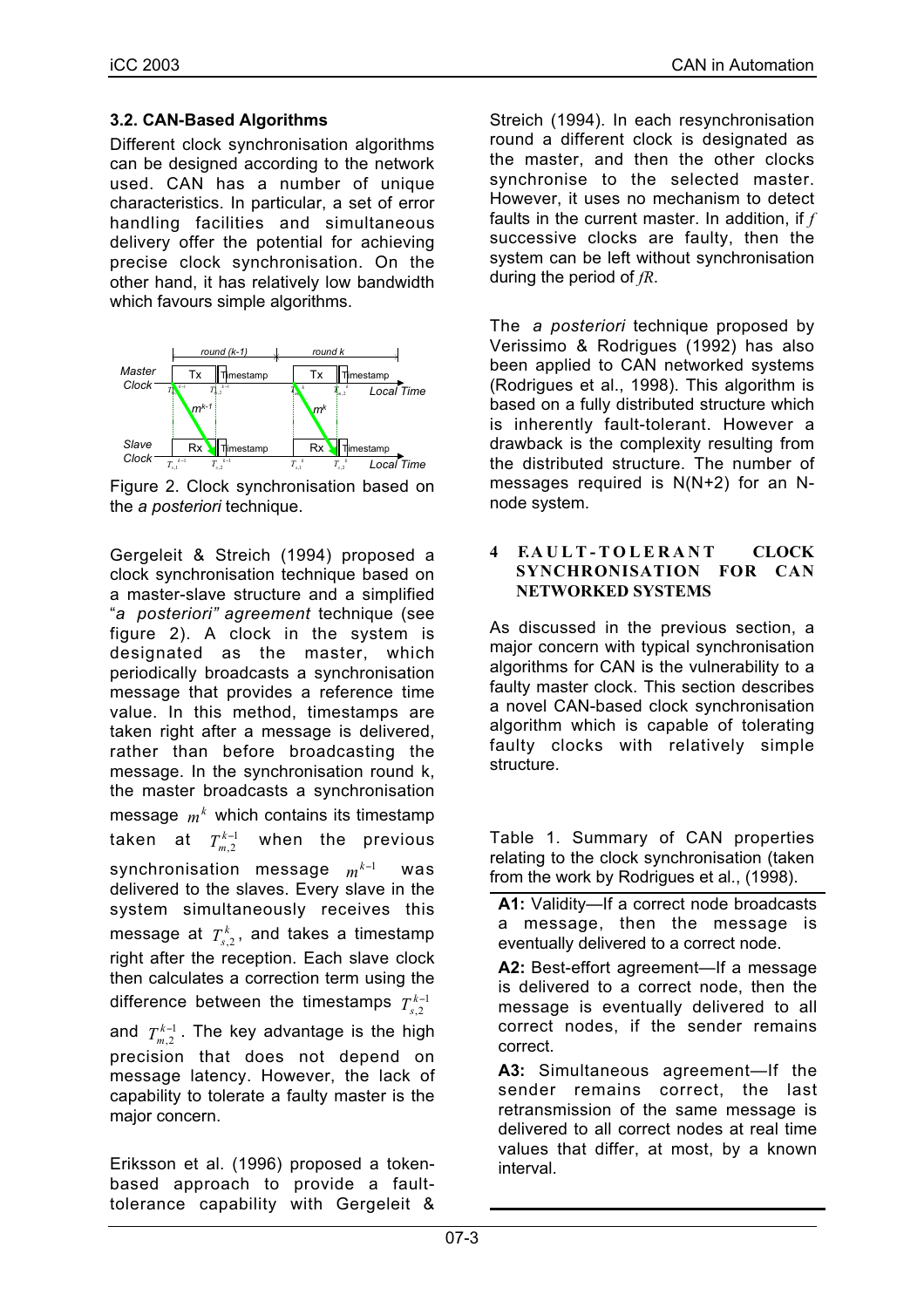#### **4.1. CAN Properties and Assumptions**

The algorithm is based on the CAN properties in table 1. These properties, which are achieved by the built-in error handling mechanism of the CAN protocol, provide fault-tolerant broadcast. That is, within a CAN network a message is accepted either by all nodes or by no node. Property A3 is crucial for achieving a high precision of synchronisation using the *a posteriori* technique. Properties A2 and A3 remove the possibility of Byzantine faults.

## **4.2. Outline of the Proposed Algorithm**

The main feature of the proposed algorithm is outlined as follow:

*Centralised structure*: A master-slave structure is employed in order to create as simple algorithm as possible. The masterslave structure can drastically reduce the number of messages if a broadcast network is used.

*Multiple-master*: A multiple-master method is used to tolerate a faulty master. The novelty of the suggested method lies in the use of two groups of master candidates—'Master Candidates Group' (MCG) and 'Substitutes Group'—to reduce bus traffic caused by a master selection process.

*Resynchronisation detection*: A start message is used for triggering a synchronisation round.

*Clock correction*: All clocks in the system synchronise to the time of a selected master clock. The *a posteriori* technique is used.

## **4.3. Subsets of Clocks in the System**

The major drawback with a multiplemaster technique is the need for a master selection mechanism. Selection algorithms are usually complicated and introduce extra loading on the system in terms of the number of messages and the processing time. The number of messages required for the selection mechanism increases

with the size of the multiple-master cluster. The larger size of the multiple-master also leads to the higher complexity in the selection mechanism, which is not desirable.



Figure 3. Subsets of clocks in the system.



Figure 4. Replacement of a faulty candidate clock.

In this work, to overcome these problems, all clocks in the system are divided into three subsets (figure 3). At each synchronisation round, only clocks in the MCG take part in the selection of a master. Clocks in the substitutes group do not take part in the selection, and are only for replacing faulty clocks in the MCG. The rest of the clocks in the system are considered to be slaves, which have to synchronise to the selected master clock and are not required to broadcast any message for clock synchronisation.

An example given in figure 4 explains how the MCG and the substitutes group work in order to update the MCG. Each node of the MCG examines its clock value by comparing with the current master clock time. When a clock in the MCG is found to be faulty, a non-faulty clock in the substitutes group becomes a new member of the MCG. In figure 4, for example, the faulty candidate  $C_3$  is replaced with  $C_4$ .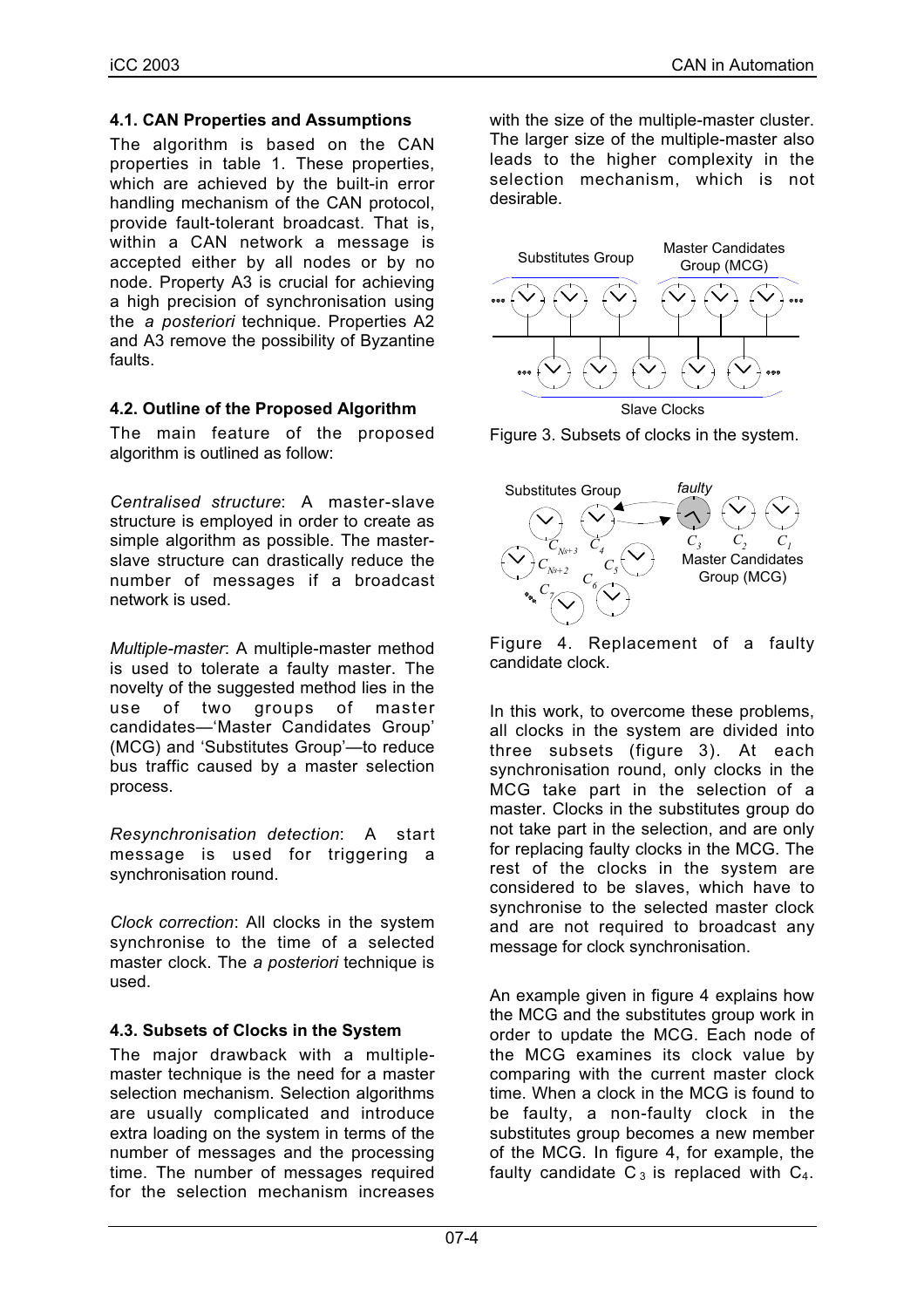Clock  $C_3$  takes the place of  $C_4$ , rather than being removed from the system.

The number of clocks for each group can be chosen by the system designer to achieve the desired level of faulttolerance. The size of MCG to tolerate  $f_m$ faults is given by

$$
N_m = 2f_m + 1 \tag{1}
$$

Note that  $f_m$  denotes the maximum number of *new* faulty clocks of the MCG that can arise in a *single* resynchronisation round. Thus, the complexity of the selection mechanism is not directly proportional to the total number of faulty clocks assumed in the system. On the other hand, the size of the substitutes group,  $N<sub>s</sub>$ , depends on the total number of faulty clocks, *f*, to be tolerated in the system. It seems useful to choose  $N_s$  as a multiple of  $f_m$ , to achieve  $\eta$ -modular set of redundant clocks to substitute for faulty master candidates; that is,

$$
N_s = \eta f_m, \; \eta = 1, 2, \dots \qquad \qquad \textbf{(2)}
$$

Since  $f_m \ll f$ , the proposed algorithm can achieve a desirable degree of faulttolerance using a simple selection mechanism and a lower number of message exchanges.

#### **4.4. Master Clock Selection**

Figure 5 shows the entire steps for the suggested algorithm. It is assumed that at most  $f_m = 1$  new faulty clock can be found in the MCG in a single synchronisation round, and thus three clocks  $(C_1, C_2$  and  $C_3$ ) for the MCG are needed. In this example clocks  $C_1$  and  $C_3$  are assumed to be the best and the faulty, respectively. Arrows represent a broadcast of message with unknown latency.

Selecting a master is performed in the first two steps of figure 5. The selection function (Fv) is based on the timestamps  $(T_1, T_2, T_3)$  taken by each candidate clock on the arrival of a start message  $(m_{start})$ . The CAN properties described in table 1 guarantee that all the candidates receive the start message simultaneously. As soon as a timestamp has been taken, each candidate, including the sender of start message, broadcasts a time message that contains its timestamp, and then waits for other candidate's time messages. According to A2 in table 1, all the correct candidates will obtain an



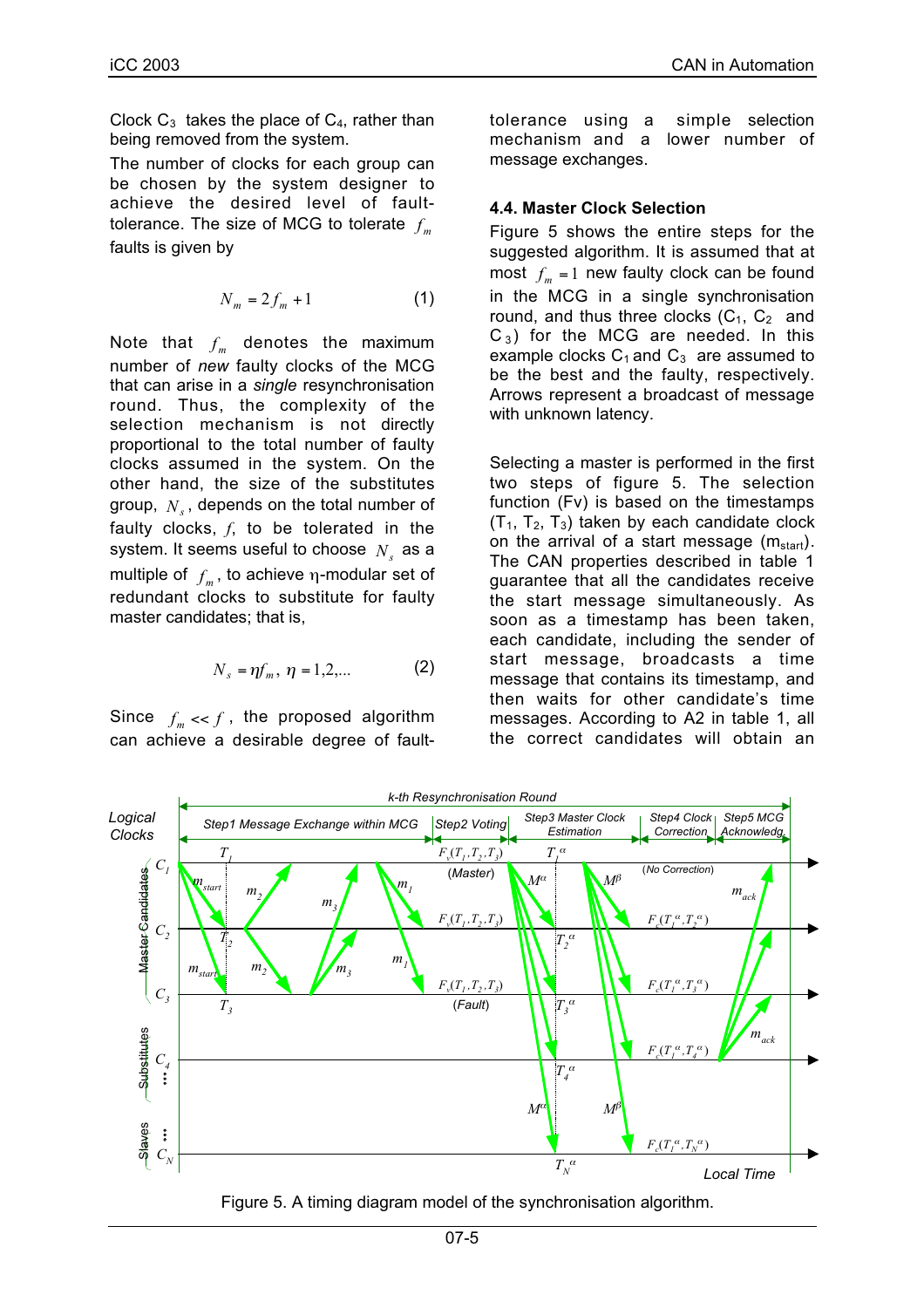identical set of timestamps, and thus, will vote for a common clock as the master.

In addition to the selection of a master, the selection mechanism also identifies any faulty clocks in the MCG. Any candidates whose time differences with the median value are larger than a predefined threshold will be considered faulty. The faulty clocks abandon themselves as candidates for a master and move to the substitutes group, whilst the selected master builds a list of new candidates for the following synchronisation round.

A key advantage with the proposed selection mechanism is its robustness. Since all the timestamps needed for selection are taken at once, any delays (or even missing deadlines) in sending them do not lead to synchronisation failure. On the start messages, the fastest clock in the MCG may broadcast a start message. However, the selection mechanism still gives a correct result even though the resynchronisation round starts earlier due to the fastest clock (or a faulty clock in the worse case), since the selection algorithm relies on the fact that a start message has arrived rather than the time when it was generated.

## **4.5. Clock Correction**

Except for the selected master, all clocks in the system synchronise to the master clock. Step3 and step4 in figure 5 are related to the clock correction mechanism. The correction term is calculated in a similar way to the master selection mechanism. In this work two messages,  $M^{\alpha}$  and  $M^{\beta}$ , are successively broadcast.

# **4.6. Substitution of Faulty Candidates**

Each synchronisation round ends by updating the MCG with a set of non-faulty clocks (step5). The key to this process is the acknowledgement messages sent by the substitutes. Only the substitutes requested by the current master send the acknowledgement messages containing binary information, i.e., *accept* or *refuse* depending on the sender's clock status.

# **4.7. Analysis**

It is not feasible to describe in this paper the details of analysis on the achievable synchronisation precision and the number of messages. To summarise, the worst case synchronisation skew between any two clocks is given by:

$$
\delta = 4\rho R + \xi \tag{3}
$$

where,  $\rho$ , R, and  $\xi$  denote drift rate, resynchronisation period, and reading error, respectively. To tolerate  $f_m$  faulty candidates in a single resynchronisation round, the total number of messages for the synchronisation algorithm is given by:

$$
2f_m + 4 \le n_{msg} \le (\eta + 2)f_m + 4 \tag{4}
$$

where,  $\eta = 1, 2, \ldots$  is a parameter to be selected by the system designer according to the desired degree of fault-tolerance. Note that eqn (4) represents the number of *messages* rather than the number of bits. Therefore, the maximum bandwidth used by the synchronisation messages can be obtained by assuming every message has 8 bytes of data.

## **5. EXPERIMENTAL RESULTS**

The performance and effectiveness of the suggested method have been assessed and demonstrated on a test system. See figure 6 (a) and (b). It consists of a set of micro-controllers, a CAN network, DRTS X-View monitoring software, and a threeactuator rig. In this work, resynchronisation period (*R*) and bus speed are chosen by 1sec and 250Kbps, respectively.

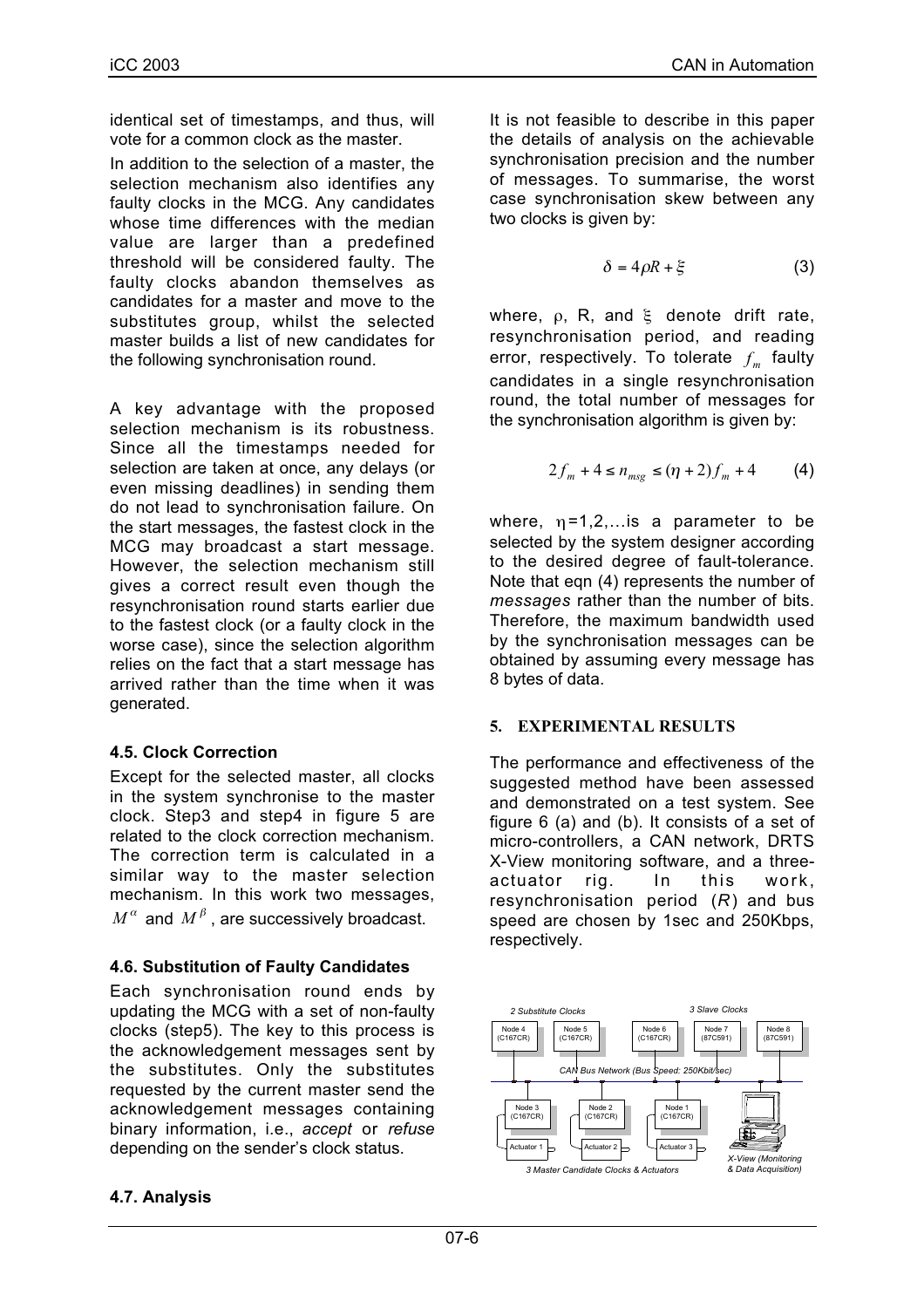Figure 6(a) Schematic overview of the experimental setup.



Figure 6(b) Picture of the three-actuator rig.

## **5.1. Synchronisation Precision**

The drift rate of a physical clock used in this experiment is  $\rho \approx 1.5$ usec. The best synchronisation precision can be seen at the time when every node adjusts its local clock, that is δ=ξ with R=0 and ξ=4µsec. ξ can be reduced to 1µsec at bus speed 1Mbps. The worst case clock skew is seen at the right before starting a new resynchronisation cycle. Figure 7 shows that the worst case clock skew is approximately δ=10µsec.



Figure 7. Screen shot of the oscilloscope showing the worst clock skew between two clocks is δ=10µsec.

# **5.2. Fault-Tolerance**

The main issue with the fault-tolerance mechanism of the suggested algorithm is replacement of a faulty candidate clock with a non-faulty substitute clock. The ability of tolerating faulty clocks is illustrated in figure 8 by showing the transitions of each clock status, which are Master, MCG, or Substitute. At t=12sec, the manual reset button of clock 1 is pressed, and as result its clock status changes from MCG to Substitute. On the other hand, clock 4, of which status was Substitute, becomes a new member of the MCG instead of clock 1. Faults are

injected to the rest of clock nodes in the similar way.



Figure 8. Transitions of clock status.

#### **5.3. Deterministic Communications with Standard CAN**

The CAN with over 250 million nodes installed world-wide has achieved widespread acceptance. Basing a timetriggered strategy on this protocol that can use established technical resources and also existing hardware, is seen to have enormous advantages.



Figure 9. Profile of background bus loading used to measure the worst case latency at load level 90%.



Figure 10. Worst case message latency using the clock synchronisation technique.

This experiment demonstrates the latency with a time-triggered strategy where a unique time slot is designated for each message to broadcast (see figure 9). Background bus loading of 90% is eliminated during these timeslots. If any clock among either the load generators or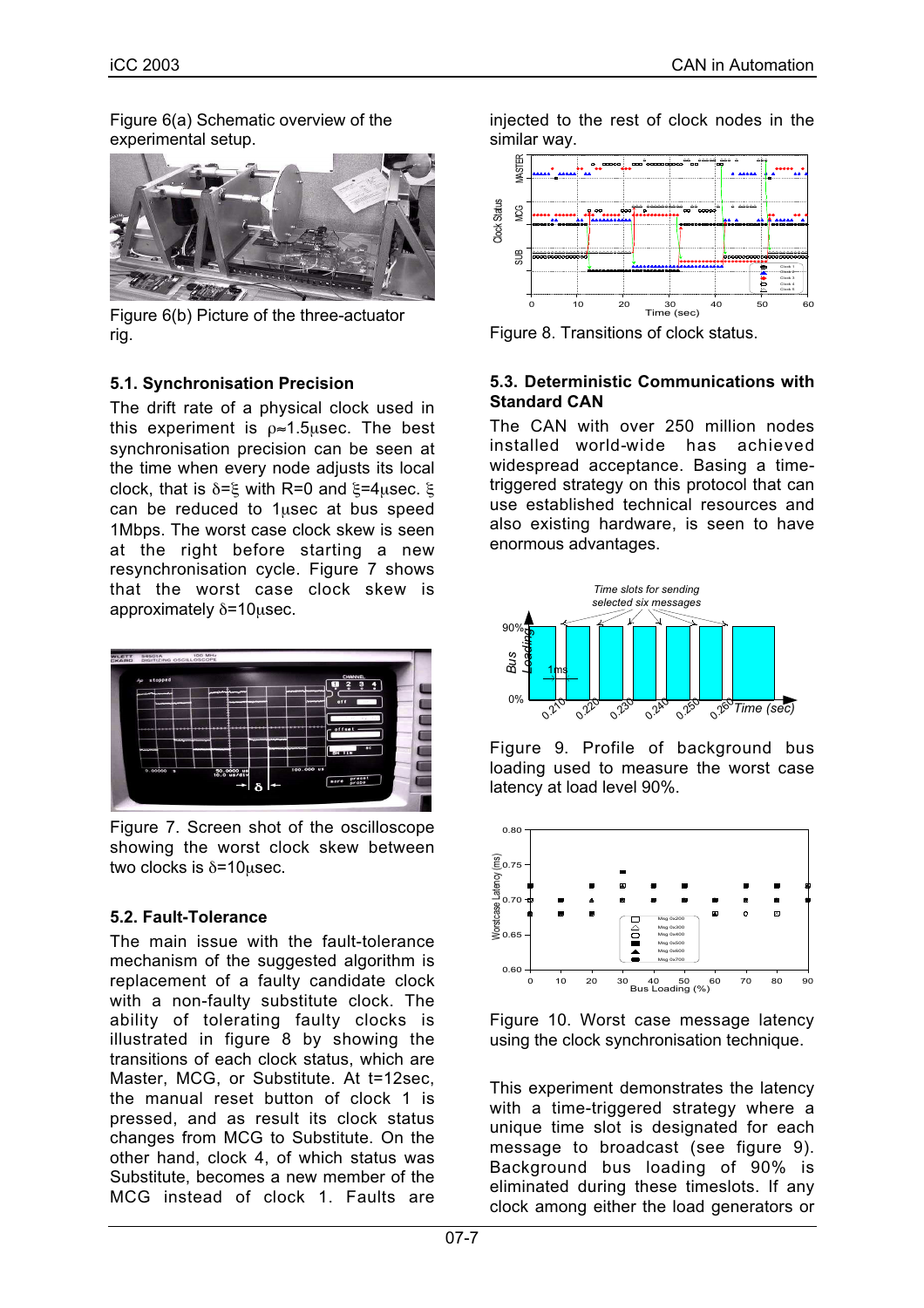the message senders fails to synchronise with the rest clocks in the system, the message latencies must vary depending on the bus load conditions and the priority position.

As illustrated in figure 10, applying the suggested synchronisation technology to a standard CAN network enables deterministic communication. A typical true latency of message with 8-byte data at bus speed 250Kbit/sec is 520µsec. Adding to this value with the total processing delay (180µsec with this experimental setup) gives the latency around 700±20µsec. Jitters by ±20µsec are mainly due to the granularity of logical clocks used for the measurement. The jitters mostly do not exceed the clock granularity at the higher bus loading, indicate that any single message has not violated the predefined time slots designated for other messages. As result, even under high bus loads (i.e., 90%) every message is delivered with a latency equal to the time taken by the highest priority message (i.e. as if there was no bus load).

# **5.4. Synchronised Motion Control**

One of the most important aspects of safe design is simplicity. The reliable and accurate clock synchronisation technique results in a very simple control system since the complex mechanism to deal with the jitter in control delays are avoided by using a time-triggered architecture based on synchronised clocks.

In this example, the control objective is to control the three motors (see figure 6a) such that they follow the demand positions with a highly synchronised motion. Each motor is controlled by its local controller. To achieve this objective, each controller needs to compare the actuator positions measured simultaneously. Therefore, in addition to the message latencies, data consistency errors on sampling of the sensors can also be a critical problem. In this work, the feedback loop is implemented by a simple Proportional (P) control law with a sampling period of 40msec. The background bus load level is 90%.

The results in figure 11 indicates that each actuator moves very closely from each other when clocks are synchronised. In contrast, the result without clock synchronisation illustrates that the excessive disagreement on the actuator positions led to the actuators being stuck.



Figure 11. Step responses of the actuators with/without clock synchronisation.

## **6. CONCLUDING REMARKS**

A deterministic and fault-tolerant clock synchronisation algorithm has been presented. The algorithm exploits a unique clustering method and the *a posteriori* technique. This approach is easy to implement. It can be used immediately and no new hardware is necessary. The experimental results demonstrate that the proposed approach enables time triggered communications that can be implemented in standard CAN nodes. It has also been demonstrated that the synchronised clocks can achieve the three-actuator control requirements with a simple P-controller at a lower sampling rate.

The key features of this algorithm are summarised as follow:

• **Precision**: Approximately 1µsec at 1Mbps, or 4µsec at 250Kbps.